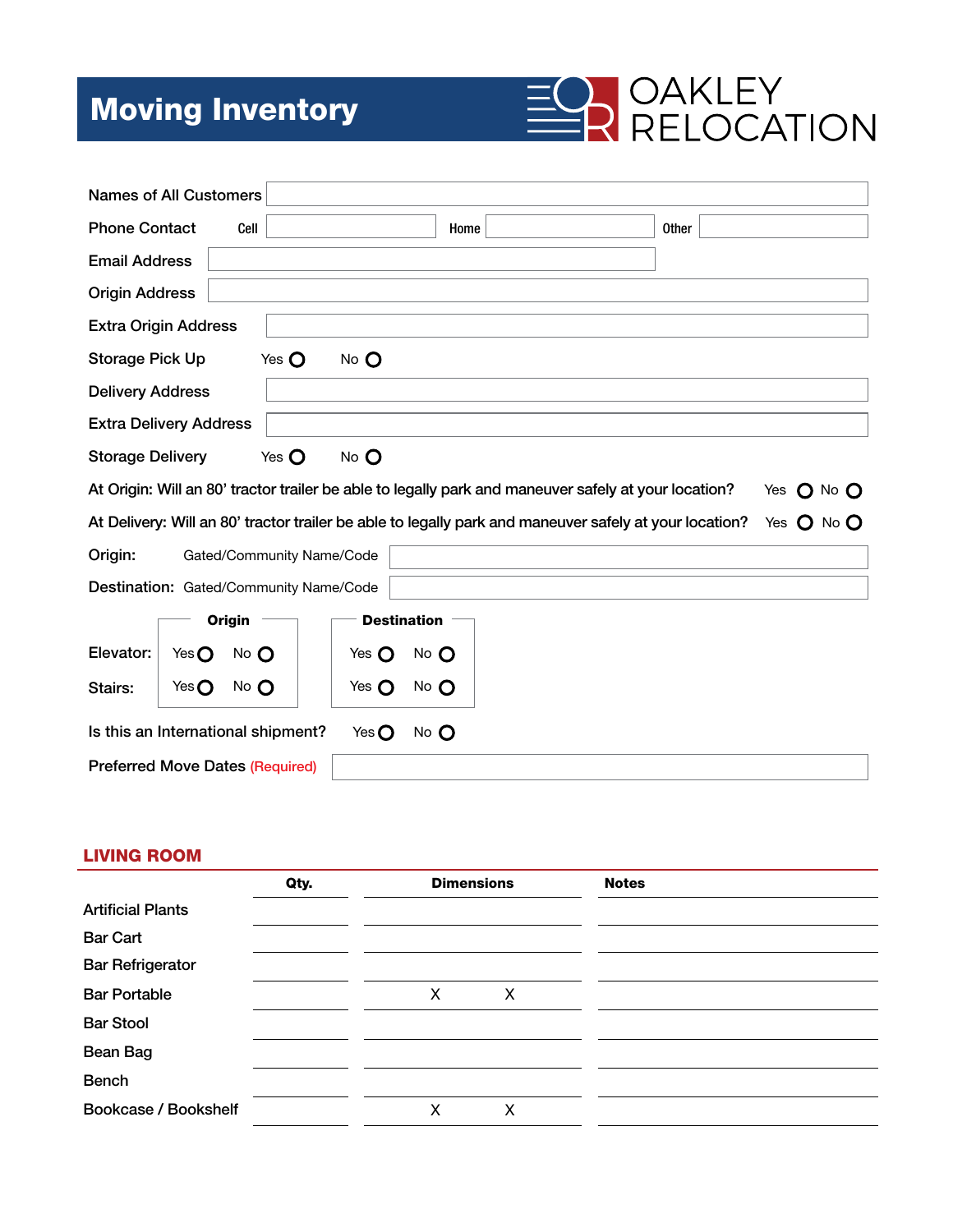

| <b>Buffet</b>                 | X                 | X              |  |
|-------------------------------|-------------------|----------------|--|
| Hutch                         | X                 | $\pmb{\times}$ |  |
| Cabinet, Cocktail             | X                 | $\pmb{\times}$ |  |
| Cabinet, Curio                | X                 | X              |  |
| Cabinet, Large                | $\mathsf{X}$      | X              |  |
| Cabinet, Small                | X                 | X              |  |
| Chair                         |                   |                |  |
| Chair, Arm                    |                   |                |  |
| Chair, Lounge                 |                   |                |  |
| Chair, Desk                   |                   |                |  |
| Chair, Occasional             |                   |                |  |
| Chair, Overstuffed            |                   |                |  |
| Chair, Recliner               |                   |                |  |
| Chair, Rocker                 |                   |                |  |
| Chair, Wingback               |                   |                |  |
| <b>Clock</b>                  | X                 | X              |  |
| Clock, Grandfather            | X                 | X              |  |
| <b>Desk</b>                   | X                 | X              |  |
| DVD / VCR                     |                   |                |  |
| Electronic Keyboard           |                   |                |  |
| Electronics                   |                   |                |  |
| <b>Entertainment Center</b>   | X                 | X              |  |
| Fireplace, Electric           |                   |                |  |
| <b>Fireplace Equipment</b>    |                   |                |  |
| Footstool                     |                   |                |  |
| <b>Game System</b>            |                   |                |  |
| Hat / Coat Rack               |                   |                |  |
| Lamp, Floor                   |                   |                |  |
| Lamp, Table                   |                   |                |  |
| Organ                         |                   |                |  |
| Ottoman                       | Large             | Small          |  |
| Painting / Picture / Art Work | X                 | X              |  |
| Piano                         | <b>Baby Grand</b> | Grand          |  |
|                               | Spinet            | Upright        |  |
|                               | Player            |                |  |

 $\overline{a}$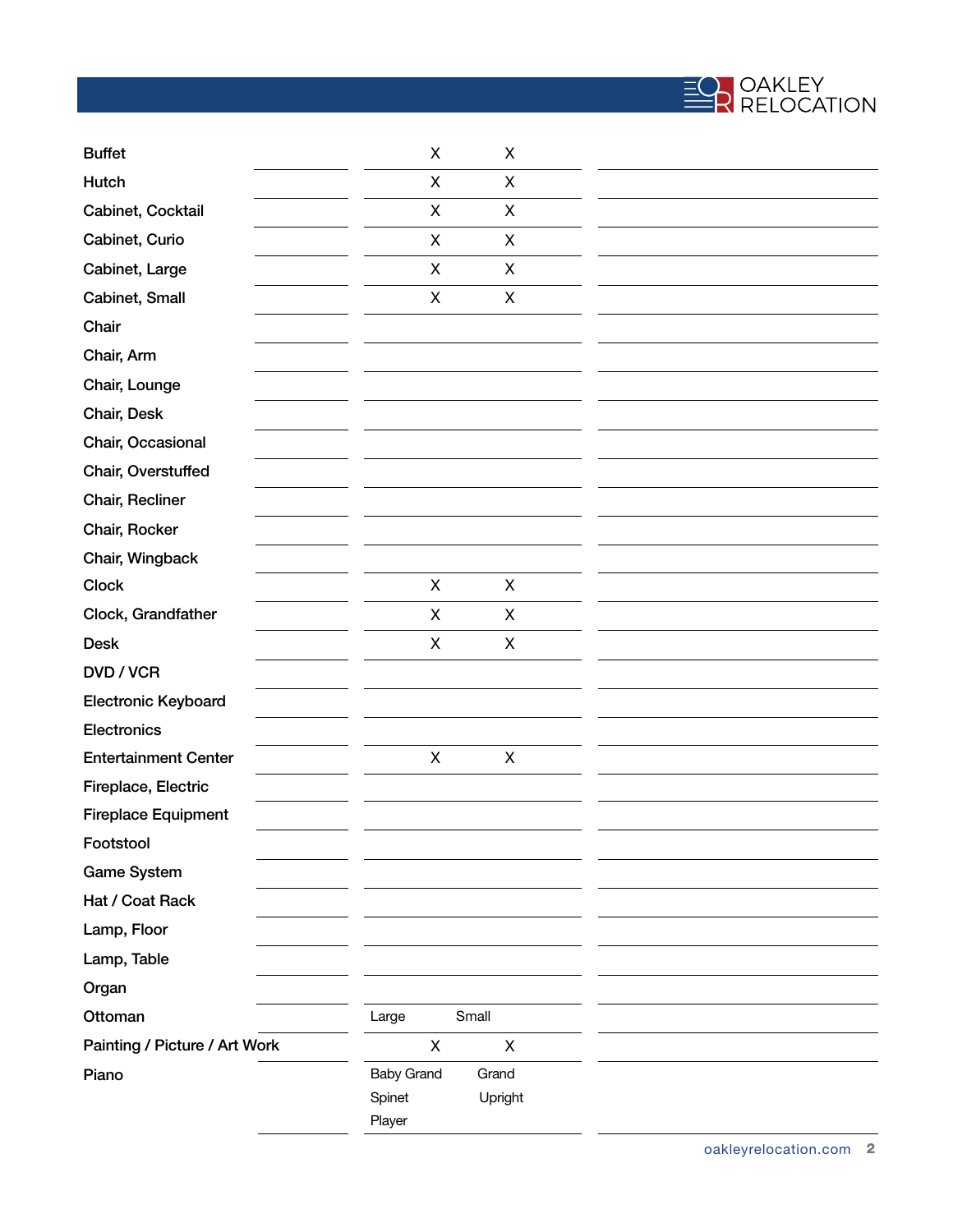

| Piano Bench                   |                         |                      |       |   |  |  |
|-------------------------------|-------------------------|----------------------|-------|---|--|--|
| Rug                           |                         | Large                | Small |   |  |  |
| Sofa                          |                         | <b>Cushion Count</b> |       |   |  |  |
| Sofa, Futon                   |                         |                      |       |   |  |  |
| Sofa, Hide-A-Bed              |                         |                      |       |   |  |  |
| Sofa, Love Seat               |                         |                      |       |   |  |  |
| Sofa, Section                 |                         |                      |       |   |  |  |
| Speaker                       |                         |                      |       |   |  |  |
| Table, Coffee                 |                         |                      |       |   |  |  |
| Table, Drop                   |                         | X                    |       | X |  |  |
| Table, End                    |                         | X                    |       | X |  |  |
| Table, Glass / Marble         |                         | X                    |       | X |  |  |
| Table, Nestled Set            |                         |                      |       |   |  |  |
| TV Flat Screen Over 55"       |                         |                      |       |   |  |  |
| TV Flat Screen Under 54"      |                         |                      |       |   |  |  |
| <b>TV Plasma</b>              |                         |                      |       |   |  |  |
| TV Regular Large Back         |                         |                      |       |   |  |  |
| <b>TV Tray Set</b>            |                         |                      |       |   |  |  |
| <b>Wall Unit</b>              |                         |                      |       |   |  |  |
| <b>Extra Items Not Listed</b> | Refer to Page 9 to List |                      |       |   |  |  |

# BEDROOMS

|                 | Qty. |                                 | <b>Dimensions</b>          | <b>Notes</b> |
|-----------------|------|---------------------------------|----------------------------|--------------|
|                 |      | <b>Mattress</b><br>Count / Size | <b>Box Spring</b><br>Count |              |
| Bed, Bunk       |      |                                 |                            |              |
| Bed, Child      |      |                                 |                            |              |
| Bed, Twin       |      |                                 |                            |              |
| Bed, Full       |      |                                 |                            |              |
| Bed, Queen      |      |                                 |                            |              |
| Bed, King       |      |                                 |                            |              |
| Bed, CA King    |      |                                 |                            |              |
| Bed, Foot-board |      |                                 |                            |              |
| Bed, Frame      |      |                                 |                            |              |
| Bed, Headboard  |      |                                 |                            |              |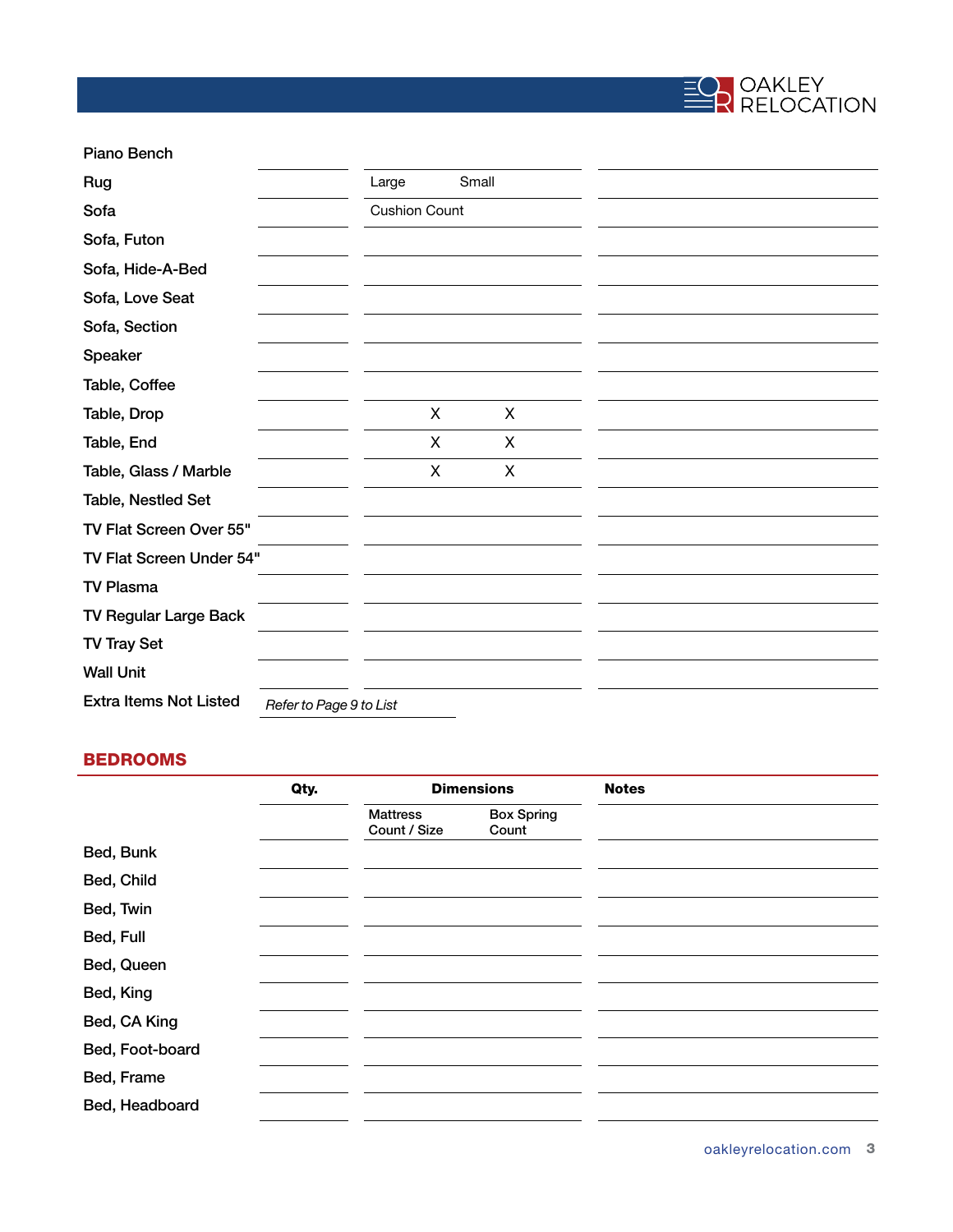

| Bed, Roll-away          |   |   |                   |  |
|-------------------------|---|---|-------------------|--|
| Cabinet, Jewelry        |   |   |                   |  |
| Chair                   |   |   |                   |  |
| Chest                   |   |   |                   |  |
| <b>Chest of Drawers</b> |   |   |                   |  |
| Chest, Armoire          |   |   |                   |  |
| Chest, Lingerie         |   |   |                   |  |
| Chest, Gentleman        |   |   |                   |  |
| <b>Dresser</b>          |   |   | Number of Drawers |  |
| Dresser, Bureau         |   |   | Number of Drawers |  |
| Dresser, Mirror         | X | X | Number of Drawers |  |
| Dresser, Vanity         |   |   | Number of Drawers |  |
| Table, Bedside          |   |   |                   |  |
|                         |   |   |                   |  |

### CHILD/NURSERY

|                       | Qty. | <b>Dimensions</b> | <b>Notes</b>      |
|-----------------------|------|-------------------|-------------------|
| Bed, Child            |      |                   |                   |
| <b>Car Seat</b>       |      |                   |                   |
| Chair, Child          |      |                   |                   |
| Chair, Rocker         |      |                   |                   |
| <b>Changing Table</b> |      |                   |                   |
| Chest, Toy            |      |                   |                   |
| Crib                  |      |                   |                   |
| Desk, Child           |      |                   |                   |
| <b>Dresser</b>        |      |                   | Number of Drawers |
| Playpen               |      |                   |                   |
| <b>Stroller</b>       |      |                   |                   |
| Table, Child          |      |                   |                   |
| <b>Boxes of Books</b> |      |                   |                   |
| <b>Boxes of Toys</b>  |      |                   |                   |

## OFFICE/STUDY

|                              | Qty.  |         | <b>Dimensions</b> | <b>Notes</b> |  |
|------------------------------|-------|---------|-------------------|--------------|--|
| Board - Black/White/Chalk    |       |         |                   |              |  |
| <b>Bookcase or Bookshelf</b> |       |         |                   |              |  |
| Computer                     | Tower | Monitor |                   |              |  |

oakleyrelocation.com 4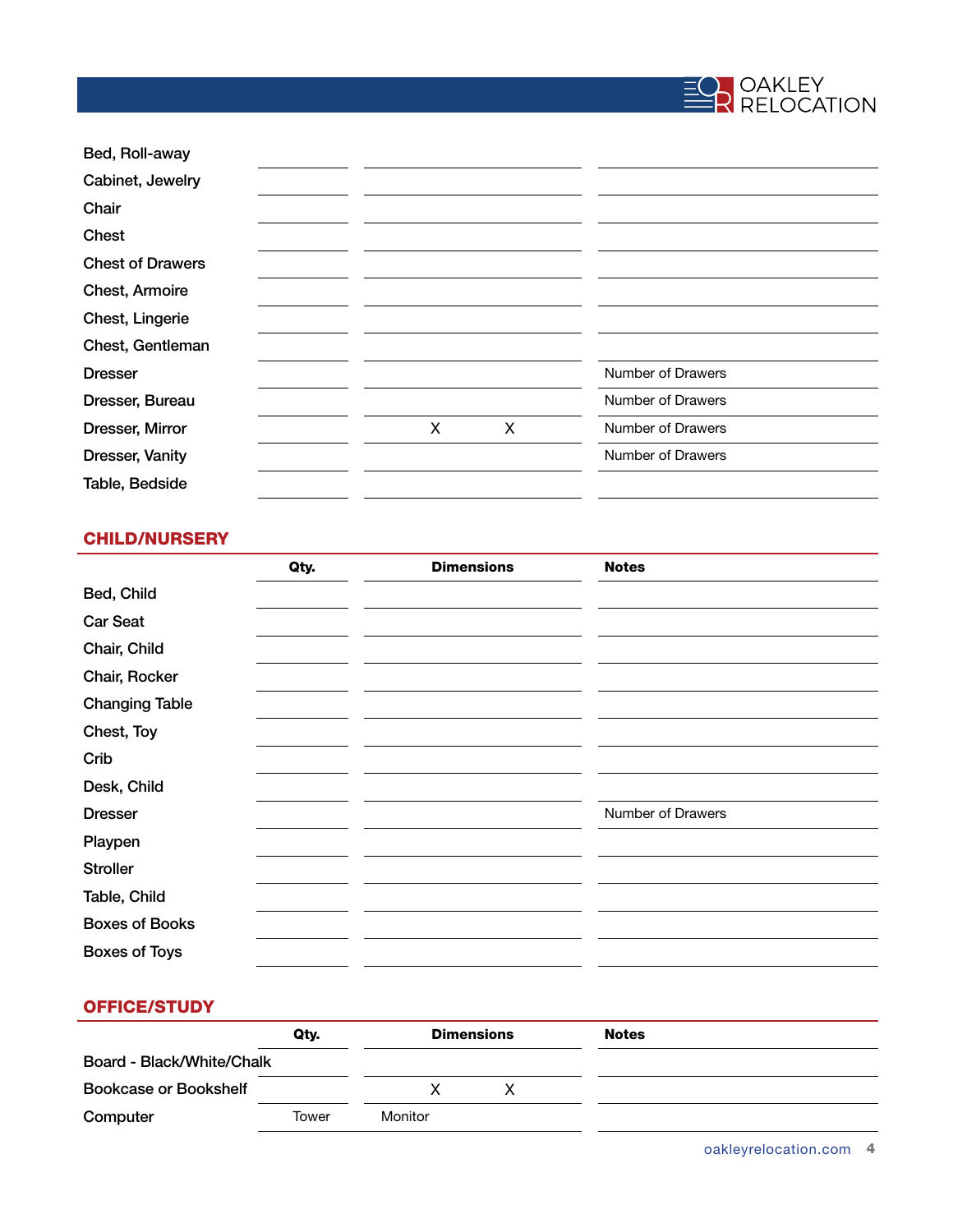

| Copier/Printer/Scanner |   |   |                   |  |
|------------------------|---|---|-------------------|--|
| Credenza               | X | х |                   |  |
| <b>Desk</b>            | X |   |                   |  |
| Desk, Chair            |   |   |                   |  |
| <b>File Cabinet</b>    |   |   | Number of Drawers |  |

#### DINING ROOM

| Qty. | <b>Dimensions</b> |       | <b>Notes</b>                               |  |
|------|-------------------|-------|--------------------------------------------|--|
|      | X                 |       |                                            |  |
|      | X                 |       |                                            |  |
|      | $\mathsf{X}$      |       |                                            |  |
|      | X                 |       |                                            |  |
|      |                   |       |                                            |  |
|      |                   |       |                                            |  |
|      | X                 |       |                                            |  |
|      | Large             | Small |                                            |  |
|      | X                 |       |                                            |  |
|      | X                 |       |                                            |  |
|      |                   |       |                                            |  |
|      |                   |       |                                            |  |
|      |                   |       |                                            |  |
|      |                   |       |                                            |  |
|      |                   |       | X<br>X<br>$\mathsf{X}$<br>X<br>X<br>X<br>X |  |

#### **KITCHEN**

|                        | Qty. | <b>Dimensions</b> |   | <b>Notes</b> |
|------------------------|------|-------------------|---|--------------|
| <b>Baker's Rack</b>    |      |                   |   |              |
| <b>Bar Stool</b>       |      |                   |   |              |
| Cabinet                |      | X                 | X |              |
| Chair                  |      |                   |   |              |
| Chair, High            |      |                   |   |              |
| <b>Dishwasher</b>      |      |                   |   |              |
| Freezer                |      | X                 | X |              |
| Microwave              |      |                   |   |              |
| <b>Microwave Stand</b> |      |                   |   |              |
| Range / Stove          |      |                   |   |              |
| Refrigerator           |      | X                 | X |              |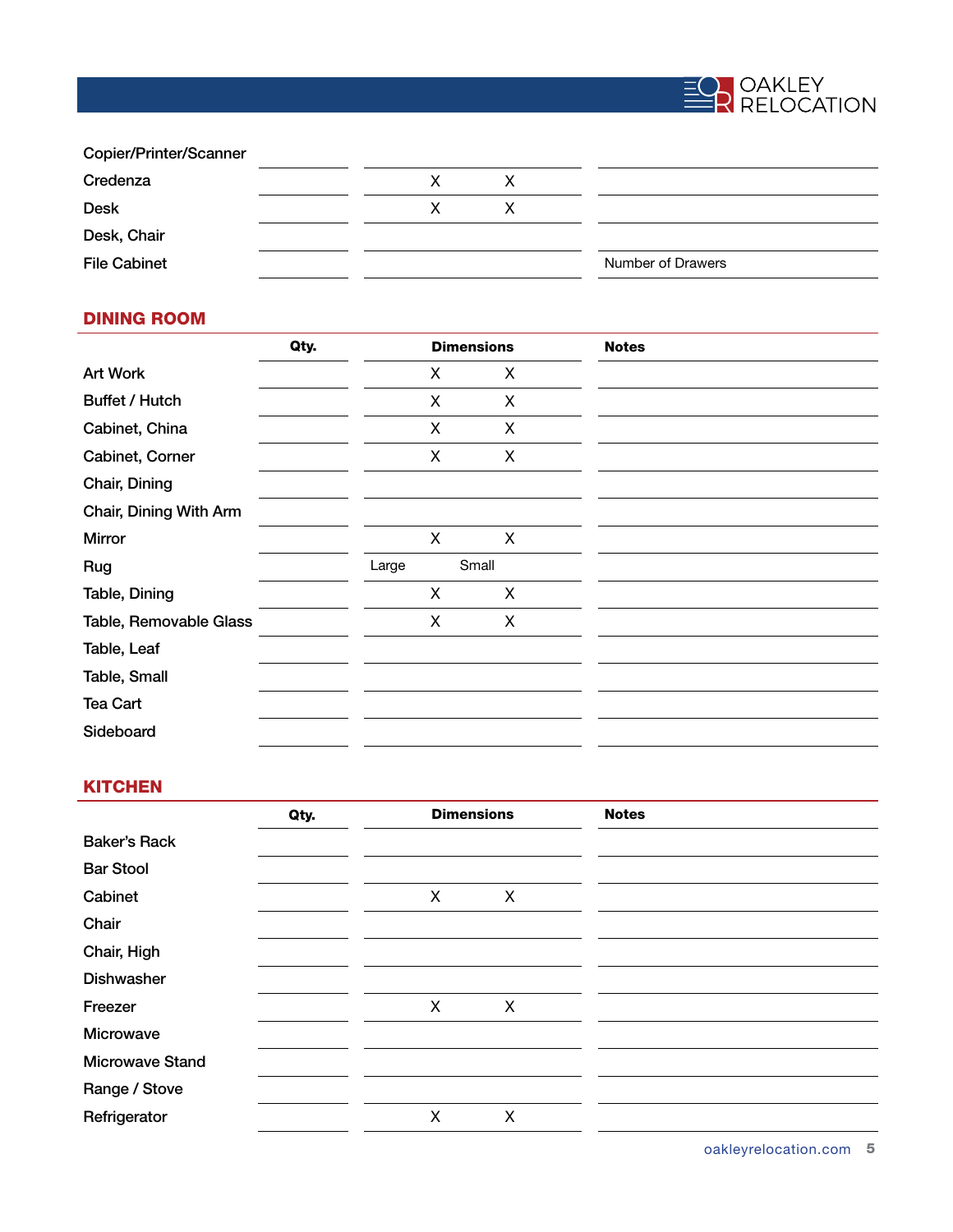

| <b>Serving Cart</b>    |  |  |  |
|------------------------|--|--|--|
| Table                  |  |  |  |
| Table, Removable Glass |  |  |  |

# LAUNDRY ROOM

|                        | Qty. | <b>Dimensions</b> | <b>Notes</b> |
|------------------------|------|-------------------|--------------|
| <b>Clothes Hamper</b>  |      |                   |              |
| <b>Clothes Rack</b>    |      |                   |              |
| <b>Ironing Board</b>   |      |                   |              |
| Mops / Brooms          |      |                   |              |
| <b>Stool</b>           |      |                   |              |
| <b>Vacuum Cleaner</b>  |      |                   |              |
| <b>Washing Machine</b> |      | Front Load<br>Top | <b>Brand</b> |
|                        |      | Service Requested |              |
| <b>Dryer</b>           |      | Electric<br>Gas   | <b>Brand</b> |
|                        |      | Service Requested |              |

# MISCELLANEOUS

|                            | Qty. |         |     | <b>Dimensions</b> | <b>Notes</b> |
|----------------------------|------|---------|-----|-------------------|--------------|
| Air Conditioner, Portable  |      |         |     |                   |              |
| <b>Animal Cage</b>         |      | Cat     | Dog | <b>Bird</b>       |              |
| Aquarium                   |      |         | X   | X                 |              |
| <b>Artificial Plant</b>    |      |         |     |                   |              |
| <b>Artificial Tree</b>     |      |         |     |                   |              |
| <b>Barbecue</b>            |      |         |     |                   |              |
| <b>Bird Bath</b>           |      |         |     |                   |              |
| <b>Boat on Trailer</b>     |      |         |     |                   |              |
| Cabinet                    |      |         | X   | X                 |              |
| <b>Camper on Trailer</b>   |      |         | X   | X                 |              |
| <b>Camping Gear - List</b> |      |         |     |                   |              |
| Canoe / Kayak              |      | Length  |     |                   |              |
| <b>Card Table</b>          |      |         |     |                   |              |
| <b>Cat Tower</b>           |      |         |     |                   |              |
| Chair                      |      | Folding |     | Lounge            |              |
| Cooler                     |      |         |     |                   |              |
| Cot                        |      |         |     |                   |              |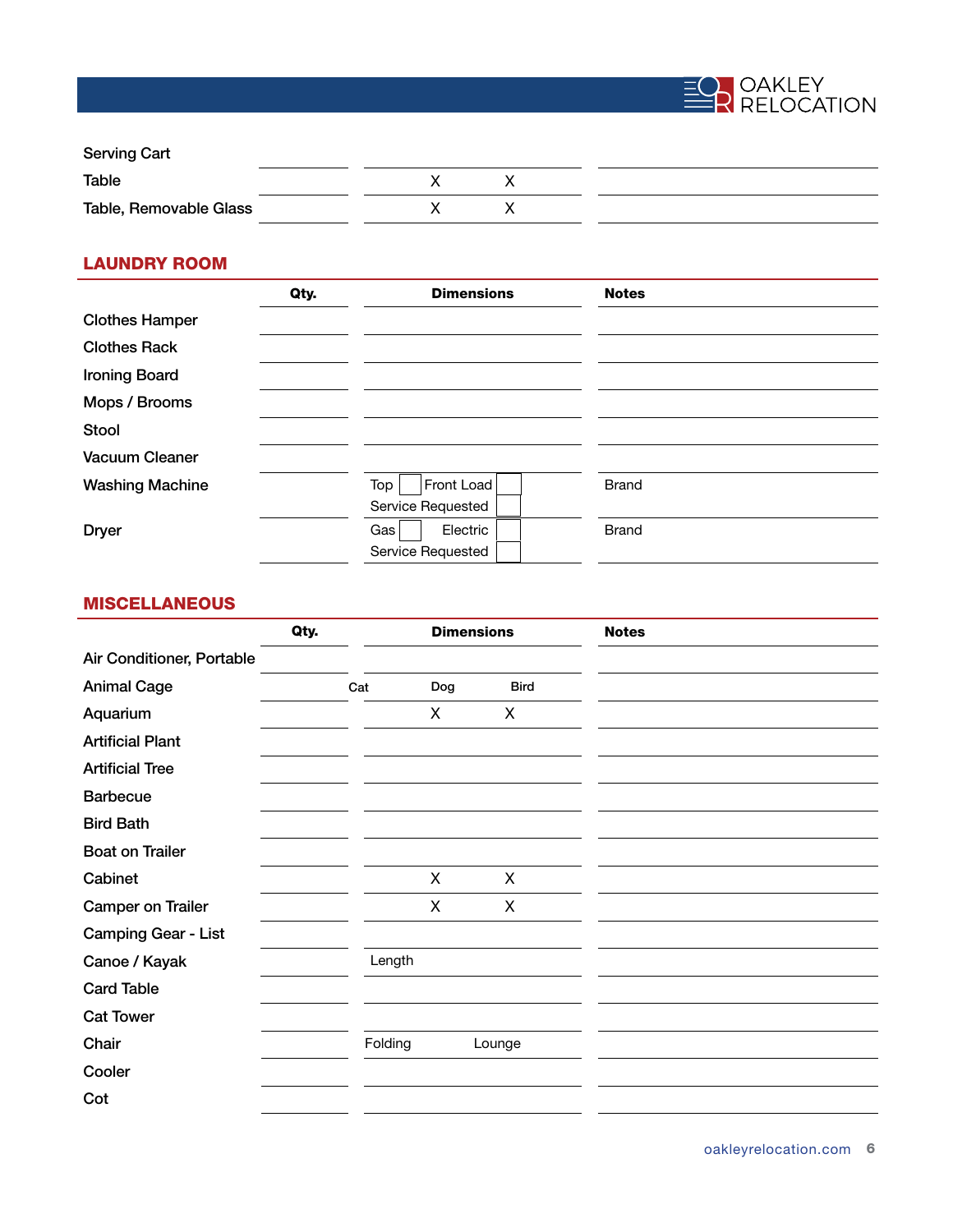

| Dog House                     |                       |        |                             |                          |  |
|-------------------------------|-----------------------|--------|-----------------------------|--------------------------|--|
| Fan                           |                       |        |                             |                          |  |
| Farm Equipment - List         |                       |        |                             |                          |  |
| Footlocker                    |                       |        |                             |                          |  |
| <b>Garden Hose</b>            |                       |        |                             |                          |  |
| <b>Garden Tools</b>           |                       |        |                             |                          |  |
| Glider                        |                       |        |                             |                          |  |
| <b>Gun Cabinet</b>            | X                     | X      | Weight                      | Location                 |  |
| Gym Equipment - List          |                       |        |                             |                          |  |
| Heater                        |                       |        |                             |                          |  |
| Ladder                        | Height                |        |                             |                          |  |
| <b>Lawn Mower</b>             | Push                  | Riding |                             |                          |  |
| Motor Bike, Motorcycle        | Year<br>Make<br>Model |        |                             |                          |  |
| Partition / Folding Screen    |                       |        |                             |                          |  |
| Pedestal                      |                       |        |                             |                          |  |
| <b>Picnic Table</b>           | Bench                 |        |                             |                          |  |
| Ping Pong / Pool Table        | X                     | X      | Slate                       |                          |  |
| <b>Plastic Tote</b>           |                       |        |                             |                          |  |
| Pots, Empty for Plants        |                       |        |                             |                          |  |
| Power Tools - List            |                       |        |                             |                          |  |
| <b>Power Tool Stand</b>       |                       |        |                             |                          |  |
| Rocker / Swing / Glider       |                       |        |                             |                          |  |
| Safe                          | X                     | X      | Weight                      | Location                 |  |
| Saw Horse                     |                       |        |                             |                          |  |
| Scuba Gear - List             |                       |        | <b>Tank Certified Empty</b> |                          |  |
| Sculpture                     | X                     | X      |                             |                          |  |
| <b>Sewing Machine</b>         |                       |        |                             |                          |  |
| <b>Sewing Machine Cabinet</b> |                       |        |                             |                          |  |
| Shelving                      | X                     | X      |                             | Provide detail on Page 9 |  |
| <b>Snow Blower</b>            |                       |        |                             |                          |  |
| Spa / Hot Tub                 | X                     | X      |                             |                          |  |
| Stand                         |                       |        |                             |                          |  |
| Surfboard / Paddle-board      | Length                |        |                             |                          |  |
| Snowboard / Ski Equipment     | Length                |        |                             |                          |  |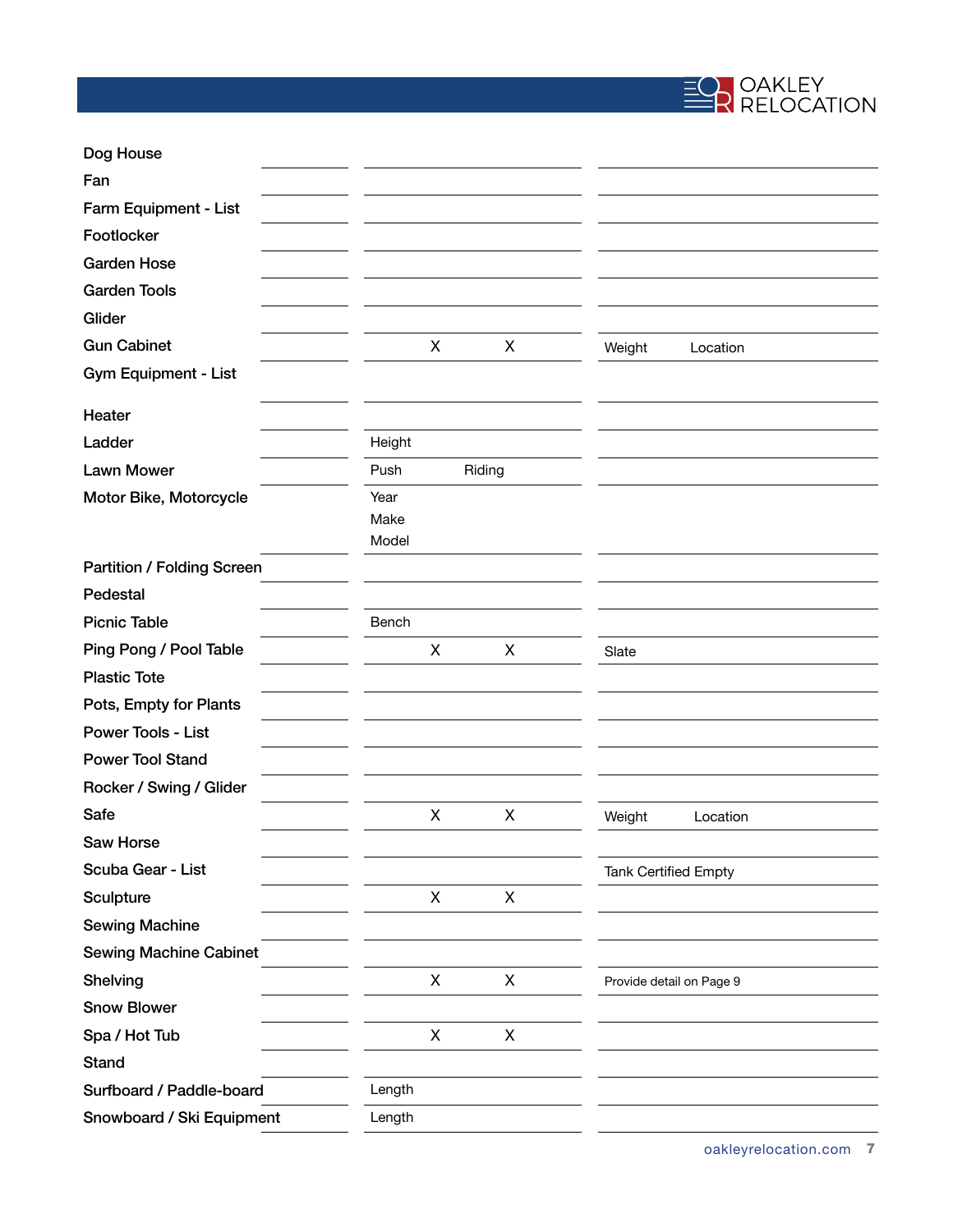

| <b>Suitcase</b>     |        |   |       |  |  |  |
|---------------------|--------|---|-------|--|--|--|
| Table               | Length |   |       |  |  |  |
| Tire                |        |   |       |  |  |  |
| <b>Tool Chest</b>   |        | X | X     |  |  |  |
| Shed                |        | X | X     |  |  |  |
| <b>Trailer</b>      |        | X | X     |  |  |  |
| <b>Trash Can</b>    | Small  |   | Large |  |  |  |
| <b>Trunk</b>        |        |   |       |  |  |  |
| Wagon               |        |   |       |  |  |  |
| Wheelbarrow         |        |   |       |  |  |  |
| <b>Work Bench</b>   |        | X | X     |  |  |  |
| Weights - Itemize   |        |   |       |  |  |  |
| <b>Weight Bench</b> |        |   |       |  |  |  |

|                                                |      | <b>By Owner</b> |      | <b>By Carrier</b> |
|------------------------------------------------|------|-----------------|------|-------------------|
| Dishpack: 18x18x27                             |      |                 |      |                   |
| <b>Small: 1.5 - 17x12x12</b>                   |      |                 |      |                   |
| Small With Books: 17x12x12                     |      |                 |      |                   |
| Medium: 3.0 - 18x18x16                         |      |                 |      |                   |
| Large: 4.5 - 18x18x24                          |      |                 |      |                   |
| <b>Extra Large: 6.0 - 22x22x21</b>             |      |                 |      |                   |
| Mirror/Picture/Art: 38x4x60                    |      |                 |      |                   |
| Lamp Box                                       |      |                 |      |                   |
| Lamp Shade Box                                 |      |                 |      |                   |
| <b>Mattress</b>                                | Crib | Twin            | Full | Queen/King        |
| <b>Box Spring</b>                              |      | Twin            | Full | Queen/King        |
| Wardrobe: 21 Inches of<br><b>Hanging Space</b> |      |                 |      |                   |

#### Notes to Customer:

Photos or videos are welcomed.

If an item can not fit through the door, we can't ship it.

To prepare for the move, all electronics must disconnected. Also, disconnect or defrost major appliances (washer, dryer, ice maker). We can arrange for a third party to provide these services. Pendulum clocks, safes, pool tables, hot tubs, sewing machines, pianos and large screen televisions may require special servicing. Notify us of these items to ensure proper preparation for move day. Refer to the Guide to a Successful Move for Transportation Limitations.